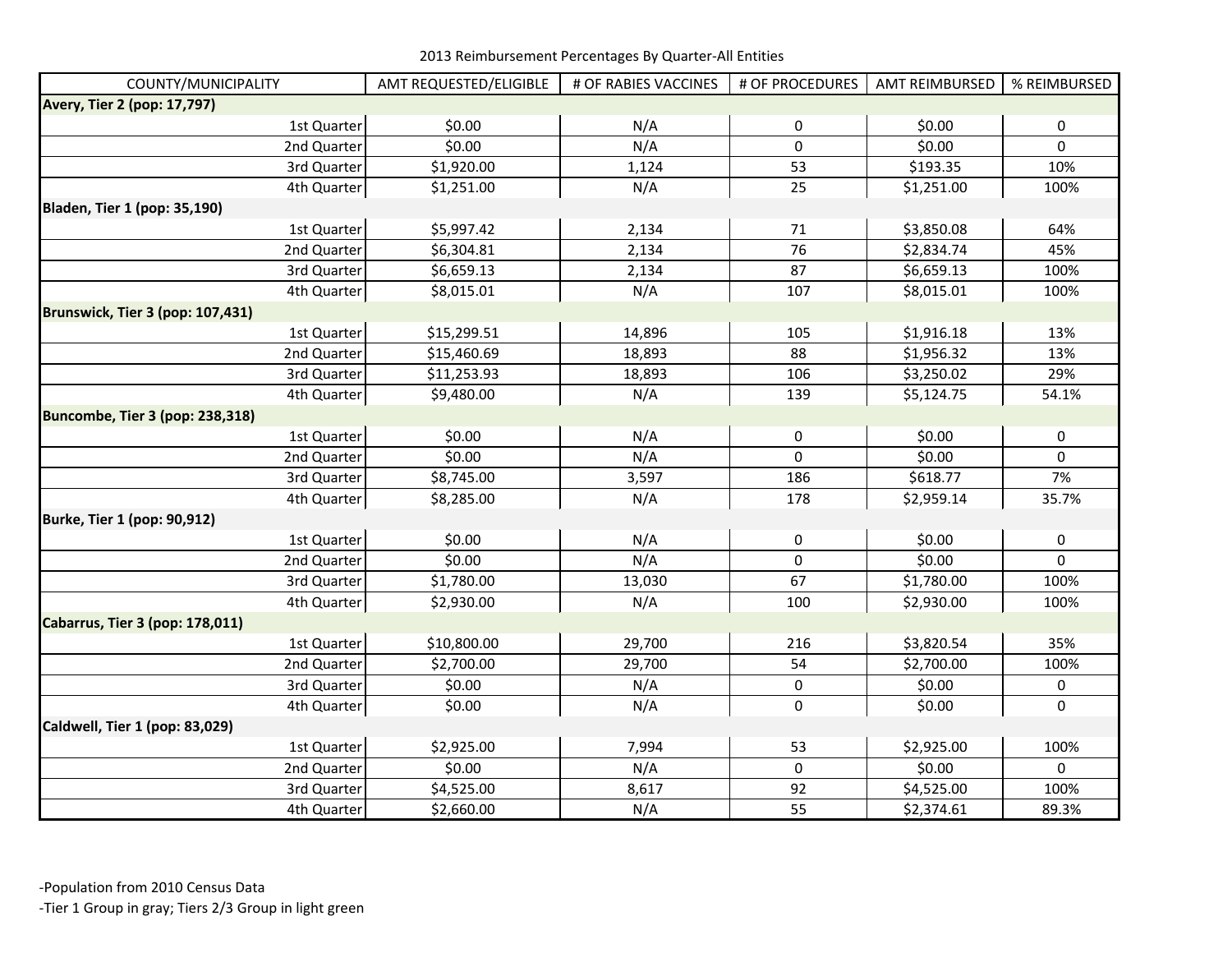| COUNTY/MUNICIPALITY                       | AMT REQUESTED/ELIGIBLE | # OF RABIES VACCINES | # OF PROCEDURES  | AMT REIMBURSED | % REIMBURSED |
|-------------------------------------------|------------------------|----------------------|------------------|----------------|--------------|
| Carteret, Tier 3 (pop: 66,469)            |                        |                      |                  |                |              |
| 1st Quarter                               | \$0.00                 | N/A                  | $\pmb{0}$        | \$0.00         | $\mathbf 0$  |
| 2nd Quarter                               | \$2,900.00             | 2,023                | 29               | \$209.48       | 7%           |
| 3rd Quarter                               | \$0.00                 | N/A                  | $\pmb{0}$        | \$0.00         | $\pmb{0}$    |
| 4th Quarter                               | \$0.00                 | N/A                  | $\pmb{0}$        | \$0.00         | $\mathbf 0$  |
| Cary, Town of, Tier 3 (pop: 135,260)      |                        |                      |                  |                |              |
| 1st Quarter                               | \$0.00                 | N/A                  | $\pmb{0}$        | \$0.00         | $\pmb{0}$    |
| 2nd Quarter                               | \$0.00                 | N/A                  | $\mathbf 0$      | \$0.00         | $\mathbf 0$  |
| 3rd Quarter                               | \$415.00               | 82,400               | 8                | \$415.00       | 100%         |
| 4th Quarter                               | \$185.00               | N/A                  | 3                | \$85.77        | 46.4%        |
| Caswell, Tier 1 (pop: 23,719)             |                        |                      |                  |                |              |
| 1st Quarter                               | \$3,130.00             | 2,155                | 44               | \$3,130.00     | 100%         |
| 2nd Quarter                               | \$3,720.00             | 2,155                | 55               | \$2,862.64     | 77%          |
| 3rd Quarter                               | \$1,945.00             | 2,079                | 28               | \$1,945.00     | 100%         |
| 4th Quarter                               | \$3,479.63             | N/A                  | 51               | \$3,479.63     | 100%         |
| Chatham, Tier 3 (pop: 63,505)             |                        |                      |                  |                |              |
| 1st Quarter                               | \$0.00                 | N/A                  | $\pmb{0}$        | \$0.00         | $\pmb{0}$    |
| 2nd Quarter                               | \$3,645.00             | 6,404                | 43               | \$663.12       | 18%          |
| 3rd Quarter                               | \$2,735.00             | 6,404                | 37               | \$1,101.63     | 40%          |
| 4th Quarter                               | \$1,975.00             | N/A                  | 24               | \$1,494.96     | 75.7%        |
| Chowan, Tier 1 (pop: 14,793)              |                        |                      |                  |                |              |
| 1st Quarter                               | \$0.00                 | N/A                  | 0                | \$0.00         | $\pmb{0}$    |
| 2nd Quarter                               | \$0.00                 | N/A                  | 0                | \$0.00         | 0            |
| 3rd Quarter                               |                        |                      |                  |                |              |
| (denied payment-no rabies vaccs provided) | \$260.00               | unknown              | 6                | \$0.00         | 0            |
| 4th Quarter                               | \$250.00               | N/A                  | 4                | \$250.00       | 100%         |
| Cumberland, Tier 2 (pop: 319,431)         |                        |                      |                  |                |              |
| 1st Quarter                               | \$6,534.60             | 57,320               | 87               | \$6,534.60     | 100%         |
| 2nd Quarter                               | \$10,571.00            | 60,092               | 124              | \$6,222.38     | 59%          |
| 3rd Quarter                               | \$10,113.00            | 60,092               | 157              | \$10,113.00    | 100%         |
| 4th Quarter                               | \$8,861.20             | N/A                  | 151              | \$1,872.51     | 21.1%        |
| Currituck, Tier 2, (pop: 23,547)          |                        |                      |                  |                |              |
| 1st Quarter                               | \$0.00                 | N/A                  | $\boldsymbol{0}$ | \$0.00         | $\pmb{0}$    |
| 2nd Quarter                               | \$0.00                 | N/A                  | $\pmb{0}$        | \$0.00         | $\pmb{0}$    |
| 3rd Quarter                               |                        |                      |                  |                |              |
| (denied payment-no rabies vaccs provided) | \$1,290.00             | unknown              | 37               | \$0.00         | 0            |
| 4th Quarter                               | \$0.00                 | N/A                  | $\mathbf 0$      | \$0.00         | $\mathbf 0$  |

-Population from 2010 Census Data

-Tier 1 Group in gray; Tiers 2/3 Group in light green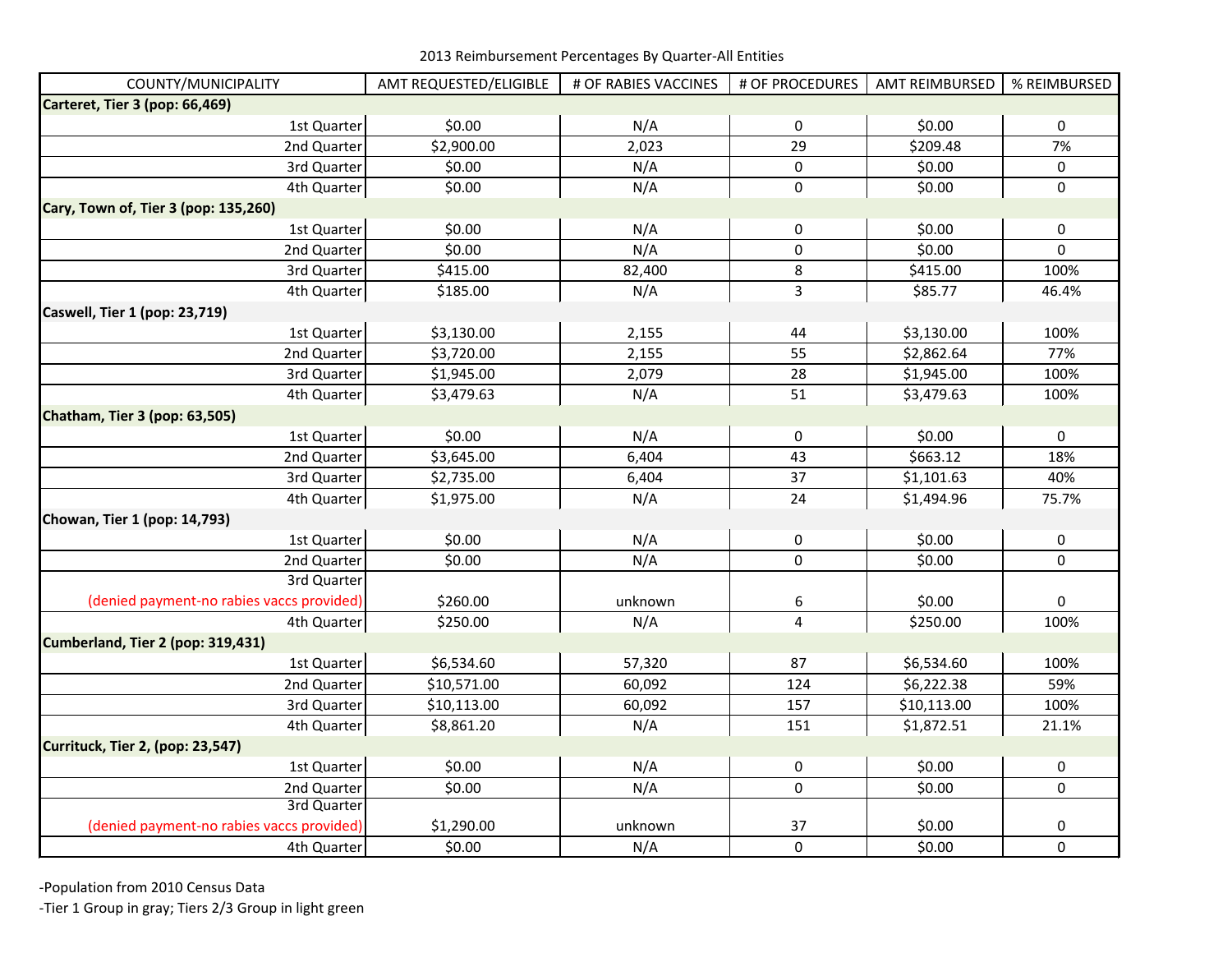| COUNTY/MUNICIPALITY                      | AMT REQUESTED/ELIGIBLE | # OF RABIES VACCINES | # OF PROCEDURES | <b>AMT REIMBURSED</b> | % REIMBURSED |
|------------------------------------------|------------------------|----------------------|-----------------|-----------------------|--------------|
| Dare, Tier 2 (pop: 33,920)               |                        |                      |                 |                       |              |
| 1st Quarter                              | \$3,554.00             | 3,300                | 60              | \$424.50              | 12%          |
| 2nd Quarter                              | \$3,381.00             | 3,300                | 40              | \$341.71              | 10%          |
| 3rd Quarter                              | \$3,315.00             | 3,300                | 55              | \$567.67              | 17%          |
| 4th Quarter                              | \$4,573.86             | N/A                  | 84              | \$4,573.86            | 100%         |
| Davidson, Tier 2 (pop: 162,878)          |                        |                      |                 |                       |              |
| 1st Quarter                              | \$3,800.50             | 24,725               | 52              | \$457.95              | 12%          |
| 2nd Quarter                              | \$4,428.00             | 24,725               | 56              | \$2,560.21            | 58%          |
| 3rd Quarter                              | \$7,121.00             | 23,339               | 91              | \$4,014.83            | 56%          |
| 4th Quarter                              | \$2,937.16             | N/A                  | 36              | \$877.99              | 29.9%        |
| Davie, Tier 2 (pop: 41,240)              |                        |                      |                 |                       |              |
| 1st Quarter                              | \$1,641.00             | 7,306                | 34              | \$939.83              | 57%          |
| 2nd Quarter                              | \$2,104.00             | 7,306                | 41              | \$756.52              | 36%          |
| 3rd Quarter                              | \$1,865.00             | 12,091               | 35              | \$1,865.00            | 100%         |
| 4th Quarter                              | \$1,585.00             | N/A                  | $30\,$          | \$1,585.00            | 100%         |
| Durham, Tier 3 (pop: 267,587)            |                        |                      |                 |                       |              |
| 1st Quarter                              | \$4,155.00             | 28,750               | 65              | \$3,698.34            | 89%          |
| 2nd Quarter                              | \$4,935.00             | 31,649               | 76              | \$3,277.18            | 66%          |
| 3rd Quarter                              | \$4,325.00             | 31,649               | 63              | \$4,325.00            | 100%         |
| 4th Quarter                              | \$5,375.00             | N/A                  | 82              | \$1,210.80            | 22.5%        |
| <b>Gaston, Tier 2 (pop: 206,086)</b>     |                        |                      |                 |                       |              |
| 1st Quarter                              | \$6,295.00             | 28,661               | 118             | \$3,686.89            | 59%          |
| 2nd Quarter                              |                        |                      |                 |                       |              |
| (denied payment-submitted past deadline) | \$10,880.00            | 26,902               | 211             | \$0.00                | 0            |
| 3rd Quarter                              | \$2,060.00             | 26,902               | 41              | \$2,060.00            | 100%         |
| 4th Quarter                              | \$2,080.00             | N/A                  | 38              | \$728.27              | 35%          |
| Granville, Tier 2 (pop: 59,916)          |                        |                      |                 |                       |              |
| 1st Quarter                              | \$230.00               | 1,064                | 3               | \$136.87              | 60%          |
| 2nd Quarter                              | \$530.00               | 1,064                | 5               | \$110.18              | 21%          |
| 3rd Quarter                              | \$218.99               | 1,273                | $\overline{7}$  | \$218.99              | 41%          |
| 4th Quarter                              | \$0.00                 | N/A                  | $\mathbf 0$     | \$0.00                | $\mathbf 0$  |
| Guilford, Tier 2 (pop: 488,406)          |                        |                      |                 |                       |              |
| 1st Quarter                              | \$16,103.06            | 9,241                | 397             | \$1,188.74            | 7%           |
| 2nd Quarter                              | \$22,735.00            | 13,861               | 337             | \$1,435.28            | 6%           |
| 3rd Quarter                              | \$26,160.00            | 66,555               | 461             | \$11,448.95           | 44%          |
| 4th Quarter                              | \$16,173.33            | N/A                  | 263             | \$2,128.51            | 13.20%       |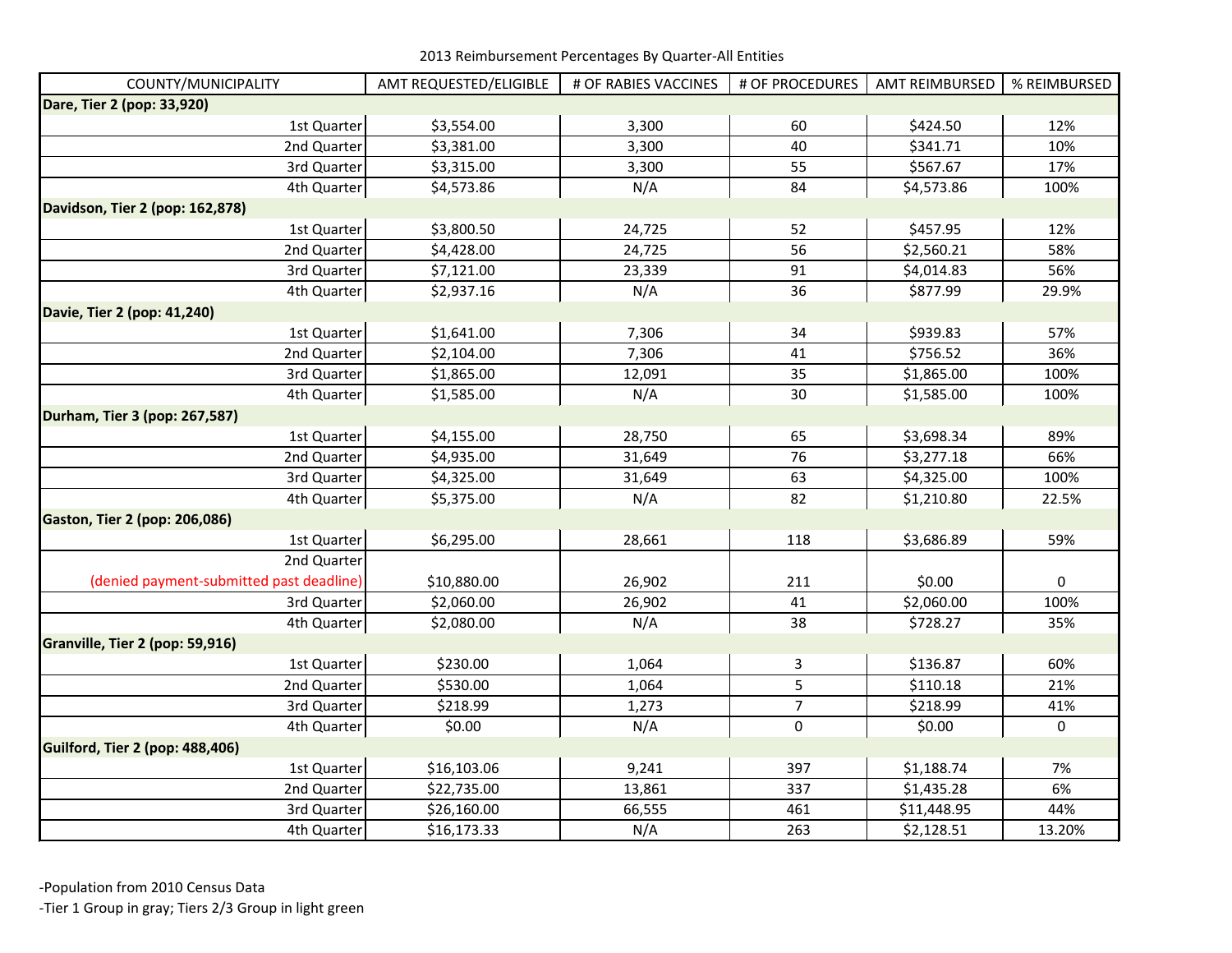| COUNTY/MUNICIPALITY              | AMT REQUESTED/ELIGIBLE | # OF RABIES VACCINES | # OF PROCEDURES | <b>AMT REIMBURSED</b> | % REIMBURSED |
|----------------------------------|------------------------|----------------------|-----------------|-----------------------|--------------|
| Haywood, Tier 3 (pop: 59,036)    |                        |                      |                 |                       |              |
| 1st Quarter                      | \$21,197.31            | 10,864               | 491             | \$1,397.51            | 7%           |
| 2nd Quarter                      | \$10,970.00            | 10,684               | 251             | \$1,106.31            | 10%          |
| 3rd Quarter                      | \$14,555.00            | 10,671               | 384             | \$1,835.64            | 13%          |
| 4th Quarter                      | \$15,385.00            | N/A                  | 335             | \$15,385.00           | 100%         |
| Henderson, Tier 3 (pop: 106,740) |                        |                      |                 |                       |              |
| 1st Quarter                      | \$4,430.00             | 14,359               | 88              | \$1,847.11            | 42%          |
| 2nd Quarter                      | \$3,090.00             | 14,359               | 66              | \$1,486.85            | 48%          |
| 3rd Quarter                      | \$7,935.00             | 14,359               | 171             | \$2,470.07            | 31%          |
| 4th Quarter                      | \$3,930.00             | N/A                  | 87              | \$3,225.39            | 82.10%       |
| Iredell, Tier 3 (pop: 159,437)   |                        |                      |                 |                       |              |
| 1st Quarter                      | \$3,939.00             | 27,338               | 131             | \$3,516.70            | 89%          |
| 2nd Quarter                      | \$3,428.00             | 27,338               | 114             | \$2,830.78            | 83%          |
| 3rd Quarter                      | \$2,635.00             | 27,338               | 93              | \$2,635.00            | 100%         |
| 4th Quarter                      | \$2,390.00             | N/A                  | 90              | \$2,232.18            | 93.40%       |
| Madison, Tier 2 (pop: 20,764)    |                        |                      |                 |                       |              |
| 1st Quarter                      | \$0.00                 | N/A                  | 0               | \$0.00                | 0            |
| 2nd Quarter                      | \$0.00                 | N/A                  | $\pmb{0}$       | \$0.00                | 0            |
| 3rd Quarter                      | \$0.00                 | N/A                  | $\pmb{0}$       | \$0.00                | $\mathbf 0$  |
| 4th Quarter                      | \$2,049.00             | N/A                  | 66              | \$2,049.00            | 100%         |
| Martin, Tier 1 (pop: 24,505)     |                        |                      |                 |                       |              |
| 1st Quarter                      | \$470.00               | 3,560                | 5               | \$470.00              | 100%         |
| 2nd Quarter                      | \$3,815.00             | 3,560                | 42              | \$3,815.00            | 100%         |
| 3rd Quarter                      | \$0.00                 | N/A                  | $\pmb{0}$       | \$0.00                | 0            |
| 4th Quarter                      | \$6,421.00             | N/A                  | 79              | \$6,421.00            | 100%         |
| McDowell, Tier 1 (pop: 44,996)   |                        |                      |                 |                       |              |
| 1st Quarter                      | \$11,423.75            | 4,592                | 93              | \$8,284.72            | 73%          |
| 2nd Quarter                      | \$12,008.39            | 4,592                | 90              | \$6,099.90            | 51%          |
| 3rd Quarter                      | \$10,288.38            | 4,834                | 79              | \$10,288.38           | 100%         |
| 4th Quarter                      | \$10,192.14            | N/A                  | 94              | \$10,192.14           | 100%         |
| Montgomery, Tier 1 (pop: 27,798) |                        |                      |                 |                       |              |
| 1st Quarter                      | \$590.00               | 1,997                | 6               | \$590.00              | 100%         |
| 2nd Quarter                      | \$956.25               | 1,997                | 9               | \$956.25              | 100%         |
| 3rd Quarter                      | \$266.25               | 1,300                | 3               | \$266.25              | 100%         |
| 4th Quarter                      | \$415.00               | N/A                  | $\pmb{4}$       | \$415.00              | 100%         |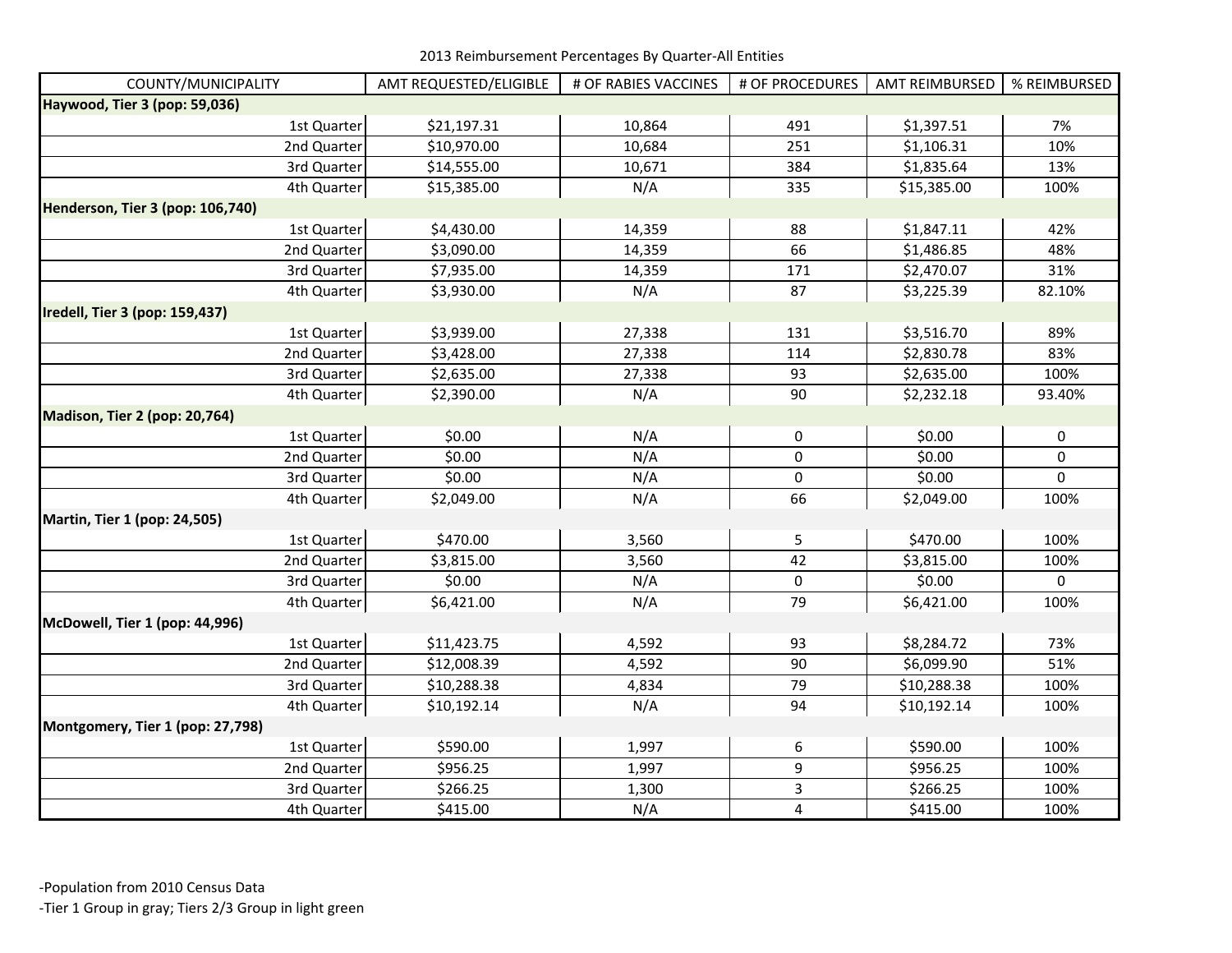| COUNTY/MUNICIPALITY              | AMT REQUESTED/ELIGIBLE | # OF RABIES VACCINES | # OF PROCEDURES | <b>AMT REIMBURSED</b> | % REIMBURSED     |
|----------------------------------|------------------------|----------------------|-----------------|-----------------------|------------------|
| Moore, Tier 3 (pop: 88,247)      |                        |                      |                 |                       |                  |
| 1st Quarter                      | \$2,500.00             | 14,443               | 44              | \$1,857.92            | 74%              |
| 2nd Quarter                      | \$2,490.00             | 14,443               | 40              | \$1,495.54            | 60%              |
| 3rd Quarter                      | \$4,200.00             | 17,431               | 72              | \$2,998.53            | 71%              |
| 4th Quarter                      | \$5,511.60             | N/A                  | 99              | \$4,443.84            | 80.60%           |
| Orange, Tier 3 (pop: 133,801)    |                        |                      |                 |                       |                  |
| 1st Quarter                      | \$10,150.00            | 15,865               | 115             | \$2,040.84            | 20%              |
| 2nd Quarter                      | \$6,285.00             | 15,865               | 68              | \$1,642.79            | 26%              |
| 3rd Quarter                      | \$9,479.00             | 15,885               | 105             | \$2,732.57            | 29%              |
| 4th Quarter                      | \$12,389.15            | N/A                  | 145             | \$4,292.81            | 34.60%           |
| Pasquotank, Tier 2 (pop: 40,661) |                        |                      |                 |                       |                  |
| 1st Quarter                      | \$5,190.20             | 5,090                | 57              | \$654.76              | 13%              |
| 2nd Quarter                      | \$4,022.96             | 5,090                | 44              | \$527.05              | 13%              |
| 3rd Quarter                      | \$0.00                 | N/A                  | $\pmb{0}$       | \$0.00                | $\boldsymbol{0}$ |
| 4th Quarter                      | \$0.00                 | N/A                  | $\pmb{0}$       | \$0.00                | $\pmb{0}$        |
| Pender, Tier 3 (pop: 52,217)     |                        |                      |                 |                       |                  |
| 1st Quarter                      | \$0.00                 | N/A                  | $\pmb{0}$       | \$0.00                | $\pmb{0}$        |
| 2nd Quarter                      | \$0.00                 | N/A                  | 0               | \$0.00                | $\mathbf 0$      |
| 3rd Quarter                      | \$5,815.00             | 972                  | 59              | \$167.19              | 3%               |
| 4th Quarter                      | \$0.00                 | N/A                  | $\pmb{0}$       | \$0.00                | $\mathbf 0$      |
| Person, Tier 2 (pop: 39,464)     |                        |                      |                 |                       |                  |
| 1st Quarter                      | \$3,900.00             | 3,416                | 62              | \$439.42              | 11%              |
| 2nd Quarter                      | \$2,030.00             | 2,661                | 29              | \$275.54              | 14%              |
| 3rd Quarter                      | \$3,250.00             | 2,661                | 47              | \$457.76              | 14%              |
| 4th Quarter                      | \$5,025.00             | N/A                  | 76              | \$5,025.00            | 100%             |
| Randolph, Tier 2 (pop: 147,752)  |                        |                      |                 |                       |                  |
| 1st Quarter                      | \$4,891.53             | 12,990               | 67              | \$1,671.01            | 35%              |
| 2nd Quarter                      | \$3,544.82             | 12,000               | 71              | \$1,242.57            | 35%              |
| 3rd Quarter                      | \$1,471.74             | 12,000               | $30\,$          | \$1,430.78            | 97%              |
| 4th Quarter                      | \$3,151.15             | N/A                  | 77              | \$2,147.72            | 68.20%           |
| Richmond, Tier 1 (pop: 46,639)   |                        |                      |                 |                       |                  |
| 1st Quarter                      | \$0.00                 | N/A                  | 0               | \$0.00                | 0                |
| 2nd Quarter                      | \$0.00                 | N/A                  | $\pmb{0}$       | \$0.00                | $\pmb{0}$        |
| 3rd Quarter                      | \$0.00                 | N/A                  | $\pmb{0}$       | \$0.00                | $\mathbf 0$      |
| 4th Quarter                      | \$6,081.41             | N/A                  | 97              | \$6,081.41            | 100%             |